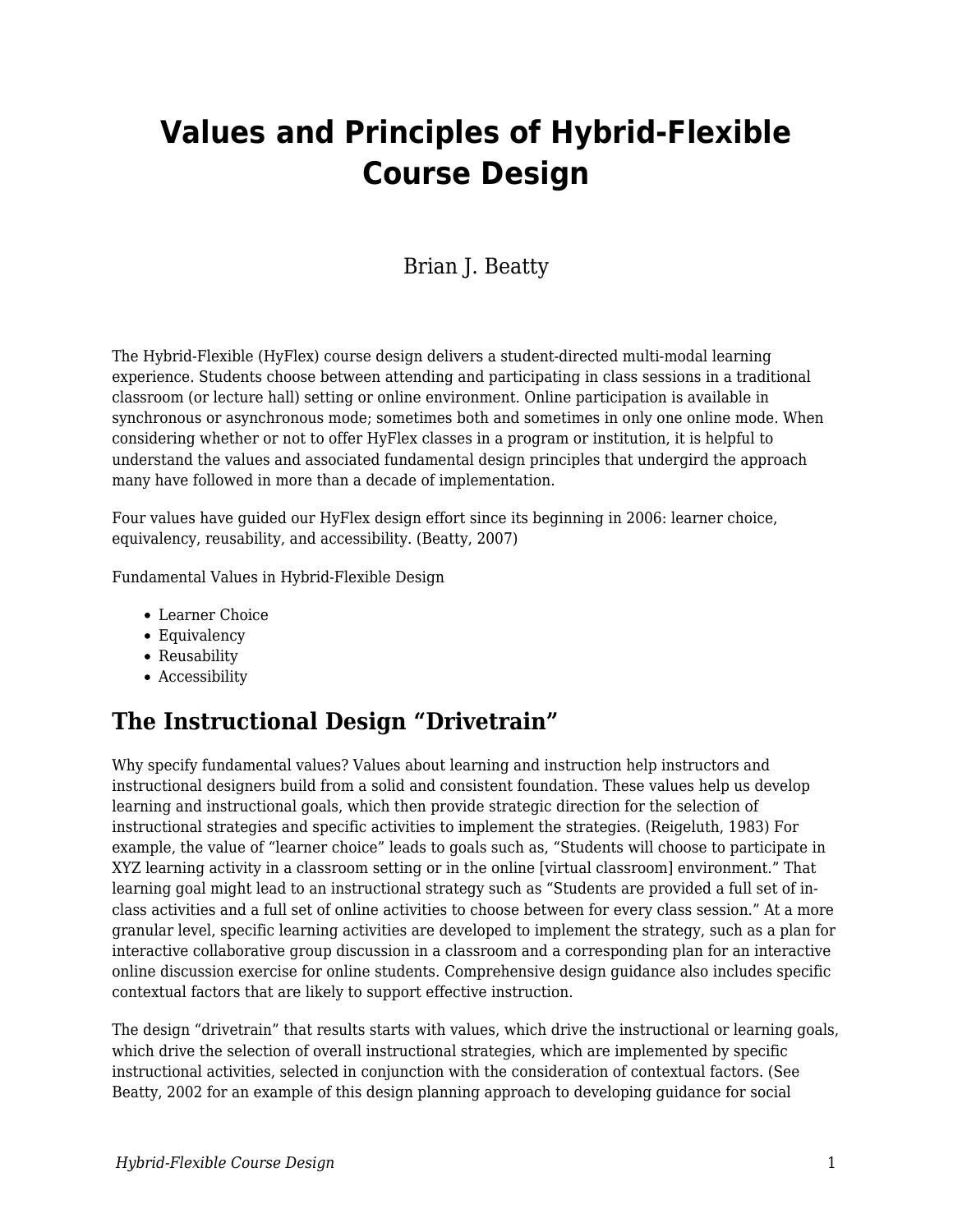interaction online.)

#### **Values --> Goals --> Instructional Strategies --> Activities**

*all within a specific context; with factors impacting success*

The four HyFlex values have guided the development of the HyFlex approach at San Francisco State University (my academic home since 2003) and at many other institutions around the world, exemplified by those represented in the case reports found in Unit III of this volume. I find it more useful to designers to restate the values as universal design principles. Universal design principles should be followed in all implementations of a particular instructional design theory. (Reigeluth, 1983)

## **Universal Principles for HyFlex Course Design: Four Pillars**

The HyFlex course design is built upon four fundamental values: Learner Choice, Equivalency, Reusability, and Accessibility, each with a corresponding guiding, or universal, principle for designers and instructors to follow. These four "pillars" provide a consistent and solid foundation for resulting courses and programs.

[The format for this list is **Value**: *Principle to be followed*]

- 1. **Learner Choice:** *Provide meaningful alternative participation modes and enable students to choose between participation modes daily, weekly, or topically.*
- 2. **Equivalency:** *Provide learning activities in all participation modes which lead to equivalent learning outcomes.*
- 3. **Reusability:** *Utilize artifacts from learning activities in each participation mode as "learning objects' for all students.*
- 4. **Accessibility:** *Equip students with technology skills and equitable access to all participation modes.*

### **The Learner Choice Principle**

*Provide meaningful alternative participation modes and enable students to choose between participation modes daily, weekly, or topically.*

The primary reason a HyFlex course design should be considered is to give students a choice in how they complete course activities in any given week (or topic). Without meaningful choice, there is no flexibility … and therefore no HyFlex. Without flexibility all you have is a standard hybrid course. (Not a bad thing, perhaps, but also not HyFlex.) Choosing to implement this principle requires that an instructor value providing participation choice to students more than s/he values forcing everyone into the "best" way of learning a set of content.

### **The Equivalency Principle**

*Provide learning activities in all participation modes which lead to equivalent learning outcomes.*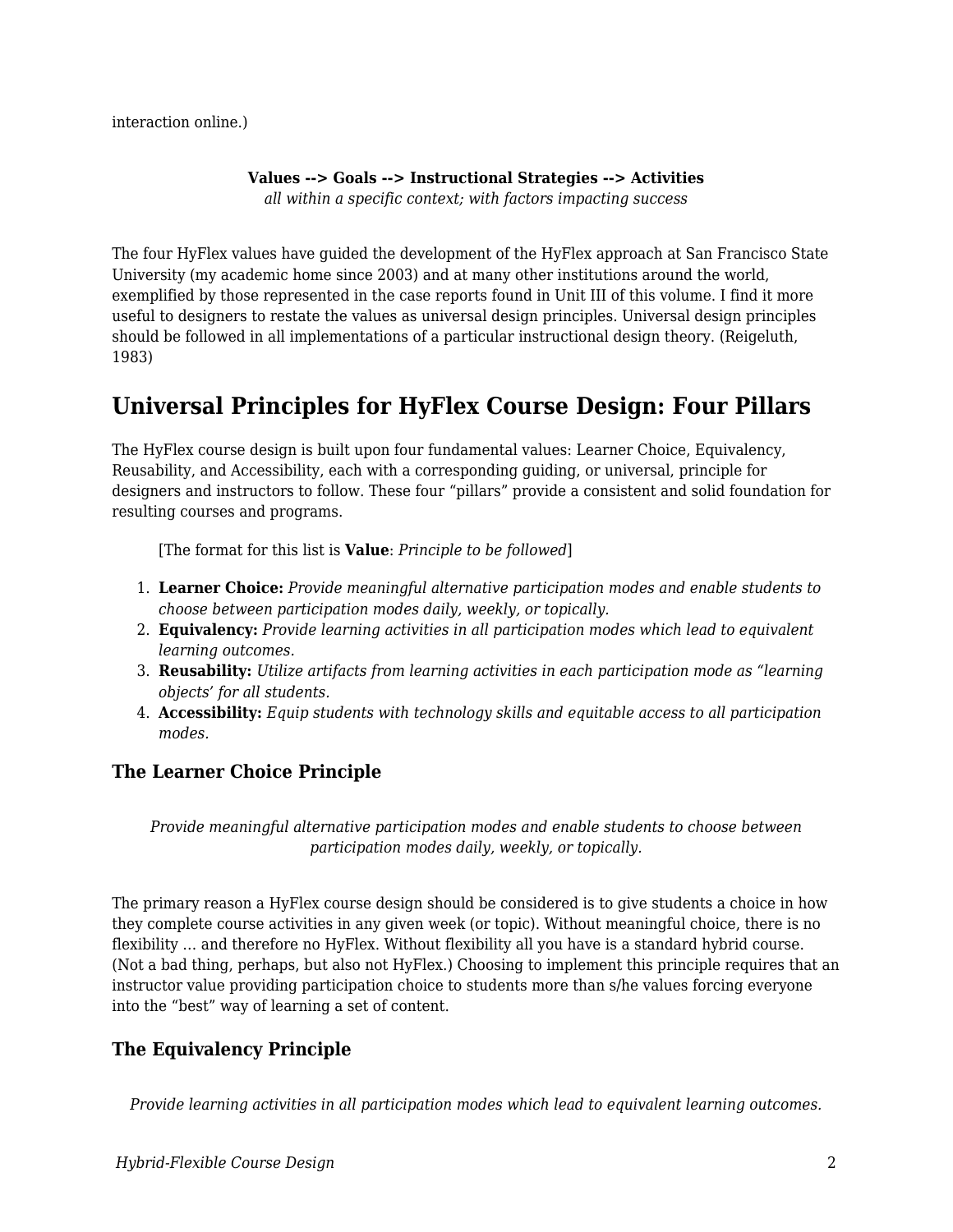All alternative participation modes should lead to equivalent learning. Providing an alternative approach to students which leads to inferior learning "by design" is poor instructional practice and is probably unethical. Equivalency does not imply equality, however. An online learning experience (i.e., asynchronous discussion) may turn out to be much less socially interactive than a classroom based discussion activity. In each case, however, students should be challenged to reflect upon learning content, contribute their developing ideas to the discussion, and interact with the ideas of their peers. Providing equivalent learning experiences in various modes which lead to equivalent learning outcomes may be one of the greatest challenges in the HyFlex approach.

#### **The Reusability Principle**

*Utilize artifacts from learning activities in each participation mode as "learning objects' for all students.* 

Many class activities which take place in classrooms can be captured and represented in an onlinedelivered form for online students. Podcasts, video recordings, discussion transcripts or notes, presentation files and handouts, and other forms of representation of in-class activities can be very useful – both for online students and for classroom students wishing to review after the class session is finished. In a similar way, the activities completed by online students, such as chats, asynchronous discussions, file posting and peer review, etc. can become meaningful learning supports for in-class students as well as provide useful review materials for online students. And indeed, artifacts from some learning activities, such as, glossary entries, bibliographic resource collections, and topical research papers, may become perpetual learning resources for all students in future courses as well. Many of the case reports in Unit III describe specific ways to reuse learning resources.

### **The Accessibility Principle**

*Equip students with technology skills and equitable access to all participation modes.* 

Clearly, alternative participation modes are not valid alternatives if students cannot effectively participate in class activities in one or more modes. If a student is not physically capable of attending class, then in-class participation is not an option for that student. If a student does not have convenient and reliable Internet access, then online participation may not be a realistic option for that student. Students need the technologies (hardware, software, networks) and skills in using technology in order to make legitimate choices about participation modes. It may be incumbent upon an instructor or academic program to provide resources and extra training to students (and instructors) so that flexible participation is a real option.

Another key aspect of accessibility is the need to make all course materials and activities accessible to and usable for all students. For example, audio or video recordings should include text transcripts or be close-captioned, web pages and learning management systems must be "screen reader friendly", and all forms of online discussion should meet universal design guidelines for accessibility. (CAST.org, nd.) As more students with varied learning-mode abilities enter graduate programs and public, regulatory and legal pressures for universal design for accessibility increase, this aspect becomes increasingly important.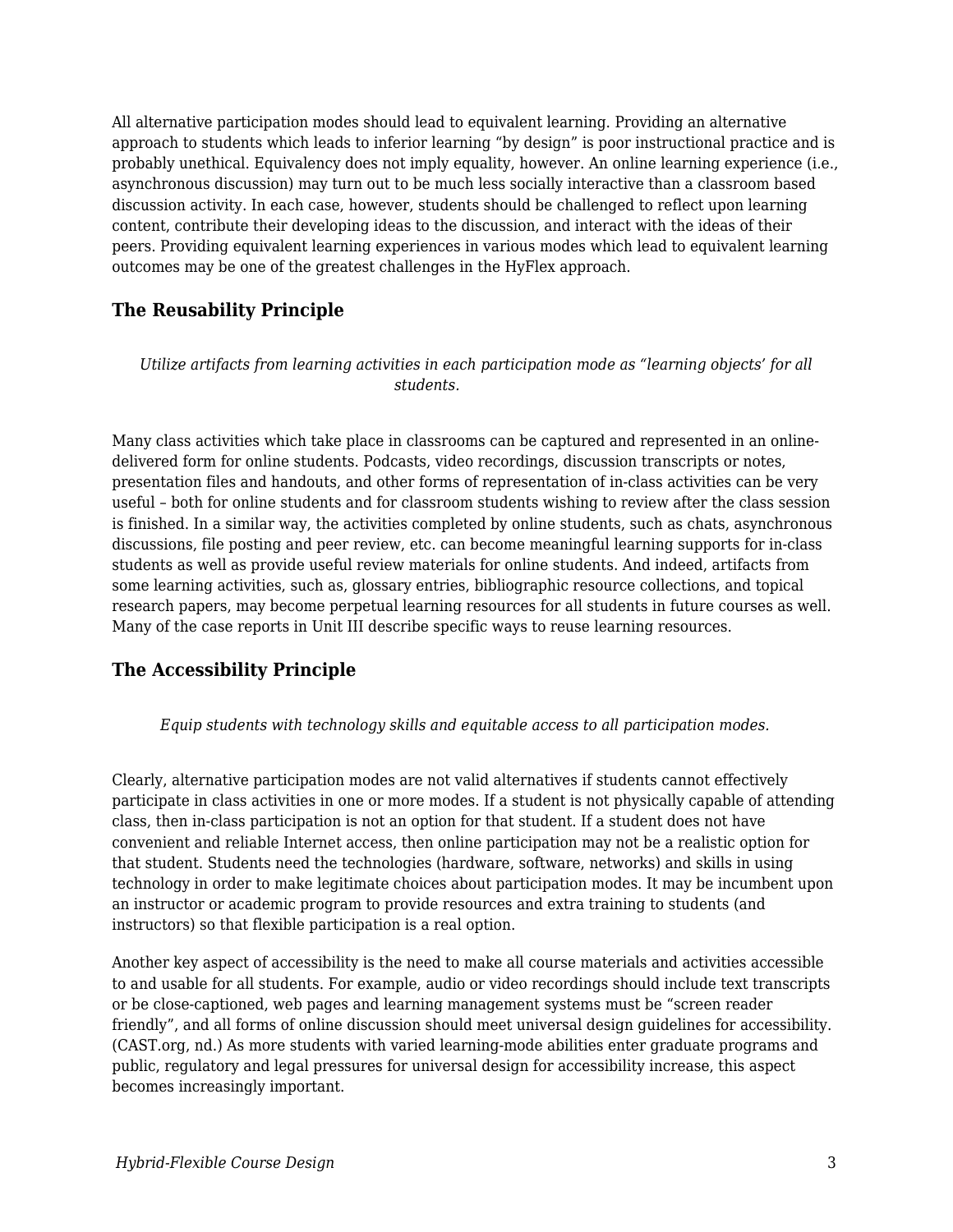In my experience, this has also been challenging, and I don't believe that I've been able to implement this principle fully in all cases. Furthermore, it may be that there will always be some inequity in access to alternative participation modes, much like some students learn better verbally (listening to instructions and explanations) and some learn better visually (watching others do or view visual explanation), and some learn better by doing. Of course, other students may never realistically be able to attend class in person if they are located in a distant place or unable to travel to campus. So perhaps this principle is the least likely to be fully implemented in all cases. Even when unattainable for all, full and equitable access is still an important goal to strive to achieve.

When you begin your own design efforts to implement HyFlex courses, if you follow these four guiding principles, you are likely to implement the four core values and provide an effective learning opportunity for all students, no matter where they are lcoated and no matter which path they choose through the course.

### **References**

Beatty, B. J. (2002). *Social interaction in online learning: A situationalities framework for choosing instructional methods.* (Doctoral dissertation, Indiana University, 2002). Dissertation Abstracts International DAI-A 63/05, p. 1795.

Beatty, B. J. (2007). *Transitioning to an Online World: Using HyFlex Courses to Bridge the Gap.* Proceedings of the ED-MEDIA 2007 World Conference on Educational Multimedia, Hypermedia, and Telecommunications, Vancouver, Canada. (June, 2007).

CAST.org (nd.). About Universal Design for Learning. Available from: [https://edtechbooks.org/-tpYI](http://www.cast.org/our-work/about-udl.html#.XaTdmy2ZN24)

Reigeluth, C. M. (1983). Instructional design: What is it and why is it? In C. M. Reigeluth (Ed.), *Instructional-design theories and models: An overview of their current status* (pp.3-36). Hillsdale, NJ: Lawrence Erlbaum Associates.